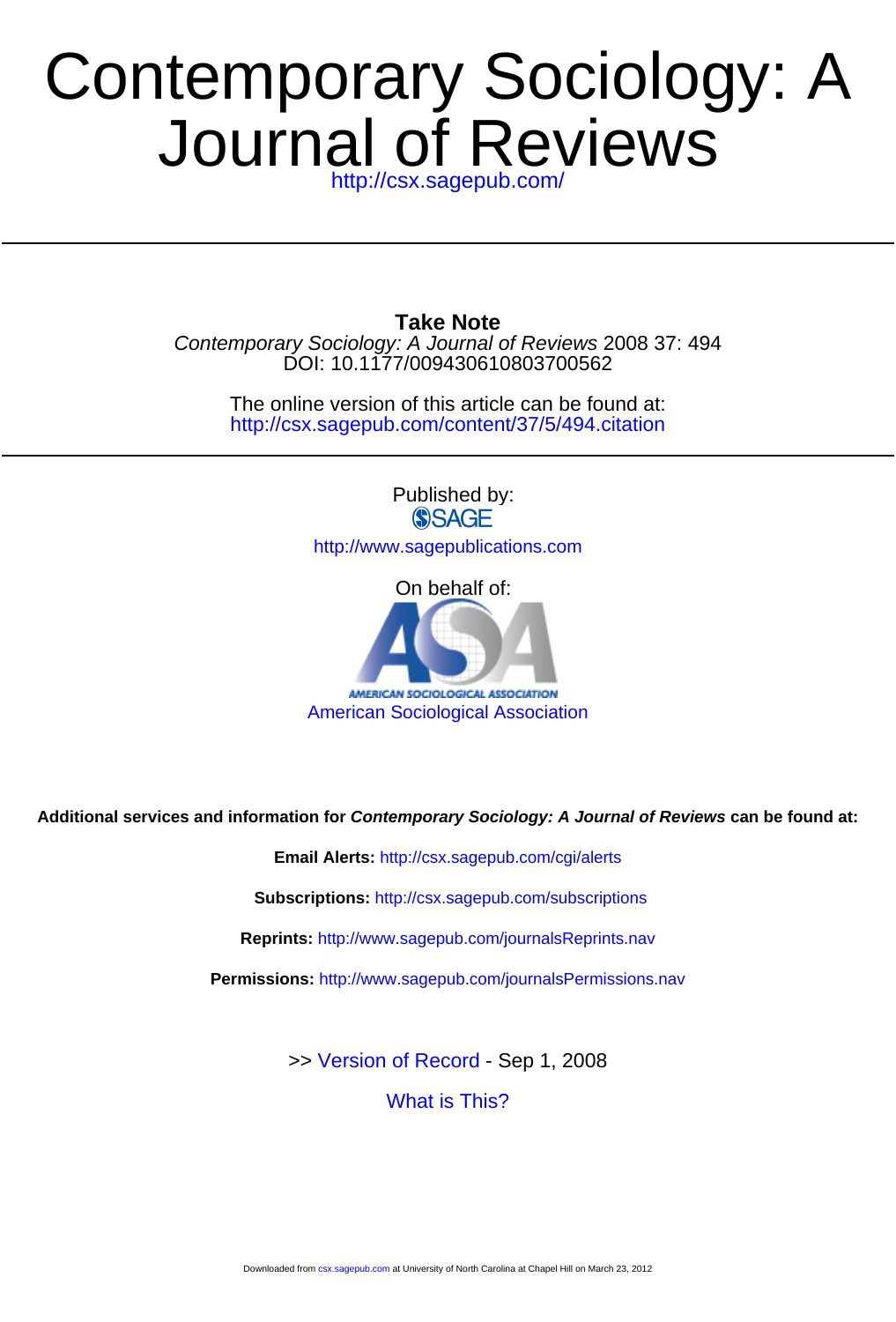## TAKE NOTE

*Interrogating Race and Racism,* edited by **Vijay Agnew.** Toronto, ON: University of Toronto Press, 2007. 400pp. \$35.00 paper. ISBN: 9780802093561.

*Interrogating Race and Racism* is a collection of essays dealing with racism in new and nuanced ways in Canada. The editor selected works that inform current debates on race and racism as well as works that outline how those debates have changed since the 1960s. In particular, the editor and her collaborators examine how people of color respond to and articulate their subordinate status, how cultural intolerance has replaced biological hierarchies as forms of racism, and, finally, how cultural intolerance reifies who is included and who is not in the nation-state. The book tackles these themes by focusing on how race and racism affects immigration policy, work-place conditions, national identity, and citizenship.

*Marcel Mauss: The Manual of Ethnography,* edited by **N.J. Allen.** New York, NY: Berghahn Books, 2007. 248pp. \$80.00 cloth. ISBN: 9781845453213.

This book is the first English translation of Marcel Mauss's lectures on ethnographic approaches to the study of social facts. The book emphasizes a synthetic approach to the study of the social classification that pays attention to both tribal populations and industrialized societies. In anthropology this is already a classic, but students of sociology should also find this book useful as an extension to the use of observational method to develop social typologies.

*The Politics, Economics, and Culture of Mexican-U.S. Migration: Both Sides of the Border,* edited by **Edward Ashbee, Helene Balslev Clausen** and **Carl Pedersen.** New York, NY: Palgrave MacMillan, 2007. 323pp. \$79.95 cloth. ISBN: 9781403984944.

This edited volume is a multidisciplinary collection of essays that focus on a multitude of issues around Mexican-U.S. migration. Contributors come from cultural studies, media studies, political science, history, economics, and law. The essays focus on a wide range of issues related to migration, including, for example, the economic and social impact of economic integration between the U.S. and Mexico, the representation of Mexican immigrants in U.S. newspapers, and the impact of immigration on the U.S. political process. This collection of essays should be of interest to a wide range of students and scholars from various disciplines interested in the issue of Mexican-U.S. migration.

*Step By Step: Everyday Walks in a French Urban Housing Project,* by **Jean-François Augoyard.** Minneapolis, MN: University of Minnesota Press, 2007. 296pp. \$22.50 paper. ISBN: 9780816645916.

This book, originally published by Augoyard in 1979, looks at everyday social life in a planned immigrant suburb in France. As the author points out—and as the riots that took place in France in 2005 seem to confirm there is a disparity between what the planned, functionalist communities were supposed to accomplish and the actual realities that the mostly immigrant inhabitants experience. The book is based on in-depth interviews with the inhabitants of l'Arlequin, which is a "new town" outside of Grenoble, France. Auguyard gives the reader a useful look at the social life of the residents of l'Arlequin, and how the specific built environment defines collective conceptions for these immigrants living in the outskirts of a major French city.

*From all Points: America's Immigrant West, 1870–1952,* by **Elliot Robert Barkan.** Bloomington, IN: Indiana University Press, 2007. 598pp. \$39.95 cloth. ISBN: 9780253348517.

Elliot Robert Barkan's account of the contribution of all peoples of color and whites in the West from 1870 to 1952 is a rich mosaic of stories of the hard work of America's immi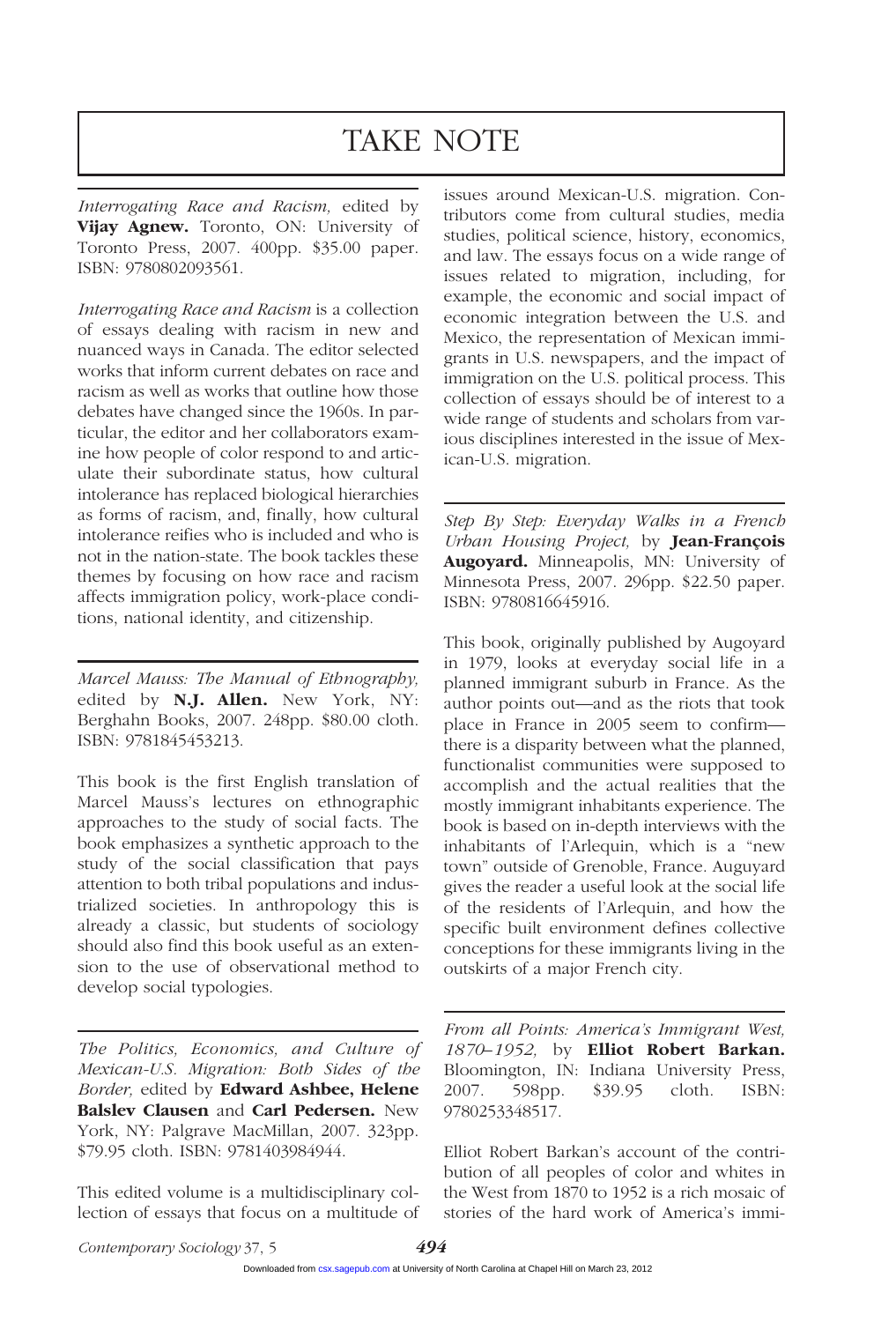grants in the West. The author does not single out a group, but instead shows the interconnectedness between all immigrants and natives alike. This work is a significant contribution to America's collective story in which the marginalized have been so casually omitted.

*Media/Queered: Visibility and its Discontents,* edited by **Kevin G. Barnhurst.** New York, NY: Peter Lang, 2007. 298pp. \$32.95 paper. ISBN: 9780820495323.

In this edited volume, Kevin Barnhurst brings together a collection of scholars to reflect upon the growing visibility of gays and lesbians in the media. This volume bridges media studies with queer theory and deals with a variety of topics such as gay parenting on television, queer cyberspace, and gay and lesbian marketing. Interspersed between the different sections are interludes by media practitioners. This book should be included in media courses dealing with queer issues.

*Cool Memories V,* by **Jean Baudrillard.** Malden, MA: Polity Press, 2007. 114pp. \$19.95 paper. ISBN: 9780745636603.

The late Baudrillard's volume continues to highlight his discursive method of aphorism to promote distance between himself and his thoughts. Certain aphorisms are as caustic as they are thought provoking. This volume should be of interest to those concerned with humanistic social theory and the contradictions of post modernity.

*The Decline of the Death Penalty and the Discovery of Innocence,* by **Frank R. Baumgartner, Suzanna L. De Boef** and **Amber E. Boydstun.** New York, NY: Cambridge University Press, 2008. 292pp. \$23.99 paper. ISBN: 9780521715249.

Over the past two decades, the debate over the death penalty has changed dramatically in the United States. Support for the death penalty and the number of executions have significantly decreased during this period. This book attempts to understand how the debate has changed and what effect this has had on

public opinion and public policy. This book will be a valuable addition to courses in criminology, public policy, and public opinion.

*Women and Nation-Building,* by **Cheryl Benard, Seth G. Jones, Olga Oliker, Cathryn Quantic Thurston, Brooke K. Stearns,** and **Kristen Cordell.** Santa Monica, CA: RAND Corporation, 2008. 225pp. \$31.50 paper. ISBN: 9780833043115.

This book looks at post-conflict nation-building and the ways that the participation of women have an effect on the development of the state and society. Specifically, this study looks closely at the case of Afghanistan and observes how gender has played a role since the beginning of redevelopment in this country in the post-conflict era. According to the authors, women's inclusion in the nationbuilding process has been a central part of Afghanistan's development plan, and this logic has an effect on the outcome of the newly forming nation. The book also includes specific policy recommendations for future studies.

*Social Problems,* by **Joel Best.** New York, NY: W.W. Norton and Company, 2008. 369pp. \$37.50 paper. ISBN: 9780393928778.

In this textbook, Best provides students with an effective and coherent approach to understanding social problems in a sociological perspective. Best's approach explains how different social actors—such as activists, the media, and "experts"—frame social problems, and explains how and why certain groups' claims are more likely to be heard and accepted by the public. Aside from the theoretical discussion of social problems, Best makes the ideas concrete by providing specific historical examples and case studies that ground the concepts in reality and make it easy for students to understand.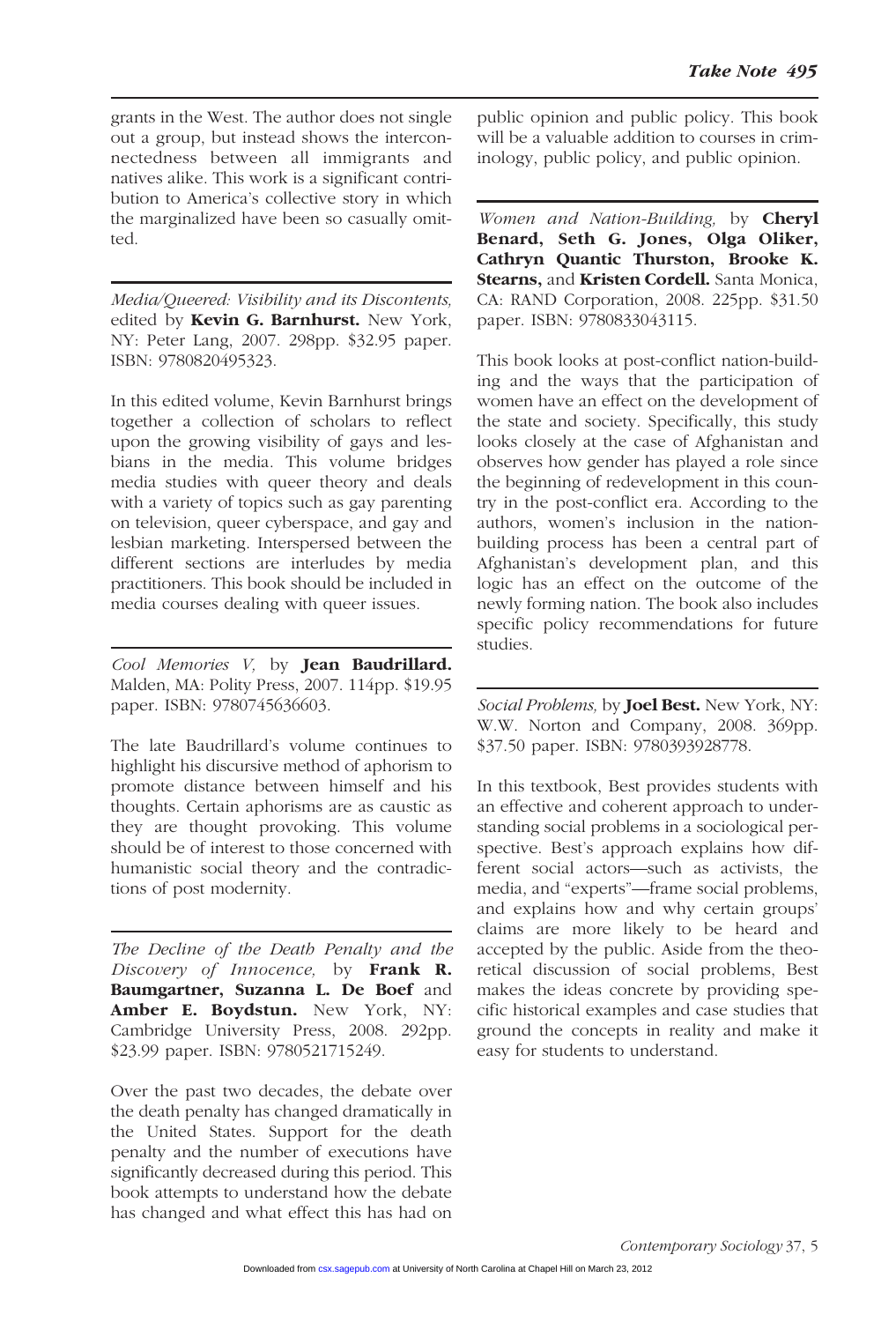*Agency and Causation in the Human Sciences,* edited by **Francesca Castellani** and **Josef Quitterer.** Paterborn, DE: Mentis, 2007. 231pp. \$46.00 paper. ISBN: 9783897855731.

This edited volume seeks to lay out, but not so much resolve, two seemingly incompatible approaches to a fundamental question of social action. How should we explain it? Agency (or agent causality) places the burden of intentionality onto social actors in explaining social action, while naturalistic philosophers argue that sociological understandings of reason should be interpreted as normal causes of actions. This volume should be of interest to sociological theorists of social action.

*The Fifth Dimension: An After-School Program Built on Diversity,* by **Michael Cole** and **The Distributed Literacy Consortium.** New York, NY: Russell Sage Foundation, 2006. 248pp. \$29.95 cloth. ISBN: 9780871540843.

This book is an evaluation of an innovative after-school program established in the 1980s. The fifth dimension is a series of after-school programs based on a partnership between community after-school programs with universities and colleges in the local area. The inclusion of colleges in the program allows students to connect classroom learning with real world experience. Participation in the program improved both cognitive and academic skills in children who attended the program regularly. For undergraduate students, participation in the program changed their understanding and approach to teaching.

*Iranian Immigrants in Los Angeles: The Role of Networks and Economic Integration,* by **Claudia Der-Martirosian.** New York, NY: LFB Scholarly Publishing, 2008. 164pp. \$60.00 cloth. ISBN: 1593322402.

This book examines the economic integration of Iranian immigrants by focusing on the role of immigrant network ties. Drawing on the theory of social capital and social embeddedness, Der-Martirosian tests the effects of economic and non-economic embeddedness, as well as family versus non-family ties, for the labor market experiences of a professional/ entrepreneurial immigrant group. She employs survey data of 556 Iranian male heads of households in Los Angeles to examine the role of social networks in the early and later phases of settlement. She found that during the early settlement phase, networks sped up the initial job search process; however, these jobs often resulted in a loss of occupational status. In the later settlement phase, Der-Martirosian finds that being embedded in economic networks resulted in higher earnings and more prestigious jobs. Overall, economic embeddedness directly affects economic integration whereas non-economic ties had no effect. The author concludes by suggesting that future studies also distinguish between economic and non-economic embeddedness in their examination of economic outcomes.

*The McDonaldization of Social Work,* by **Donna Dustin.** Burlington, VT: Ashgate, 2007. 189pp. \$99.95 cloth. ISBN: 9780754646396.

In this book Dustin applies Ritzer's "McDonaldization" thesis to the implementation of "care management" in the field of social work. Taking the UK as her case study, Dustin looks at how care management is used as a way to increase efficiency in the practice of social work. However, unlike businesses that produce material goods through these methods of efficiency, the ethical dilemmas are more pronounced in the application of care management to social work—where the outcome is not always something that can be easily or simply measured. This book questions whether treating clients of a service as "customers" is a useful or ultimately effective practice in social work.

*Social Theory for Old and New Modernities: Essays on Society and Culture, 1976–2005,* by **Franco Ferrarotti,** edited by **E. Doyle McCarthy.** Lanham, MD: Rowman and Littlefield Publishers, Inc., 2007. 373pp. \$90.00 cloth. ISBN: 9780739115091.

In this edited collection of Ferraroti's work who is considered the founder of postwar Italian sociology—McCarthy provides the reader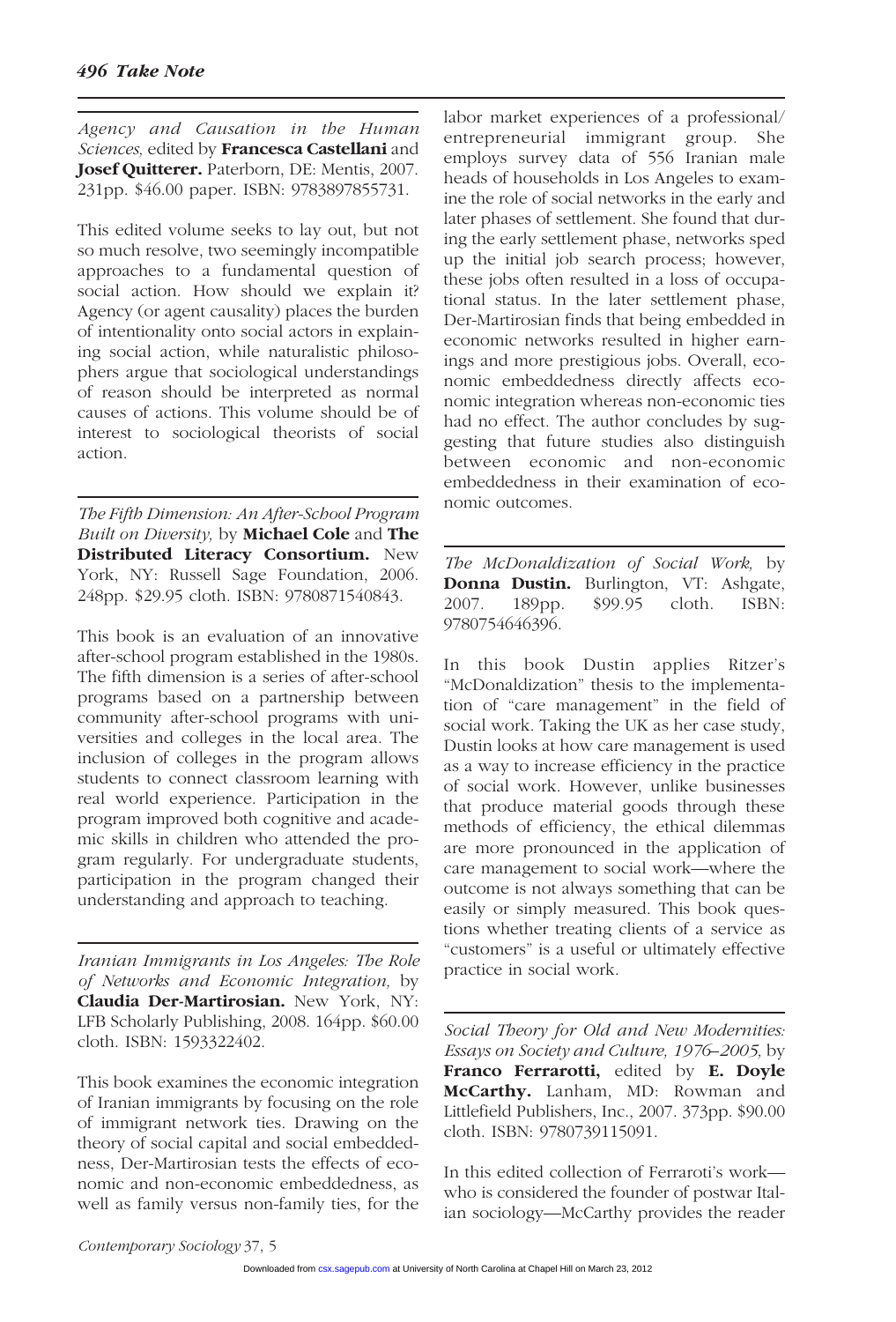with a selection of essays in the attempt to bring back Ferrarotti's ideas into the vanguard of modern sociology. The collection has writings on such important topics as theory and ethnography, immigration, religion and secularization, and modernity, among others, and is relevant to current sociological and political debates. An introduction by Maria Macioti gives a brief history of Ferrarotti's life and situates his intellectual work into his multiple roles of politician, academic, and social scientist.

*Human Cloning in the Media: From Science Fiction to Science Practice,* by **Joan Haran, Jenny Kitzinger, Maureen McNeil** and **Kate O'Riordan.** New York, NY: Routledge, 2007. 256pp. \$150.00 cloth. ISBN: 9780415422369.

Over the past decade, the issue of human cloning has gained a lot of media attention around the globe. This book explores the development of the issue and how it has been approached in the media primarily in the UK between 1996 and 2007, but with related analysis of the United States and South Korea. The authors examine the discourses surrounding this issue, the image of the cloning scientist in the media, and the position of publics in the cloning issue.

*Reification: A New Look at an Old Idea,* edited by **Martin Jay.** New York, NY: Oxford University Press, 2008. 168pp. \$29.95 cloth. ISBN: 9780195320466.

This book, based on a 2005 Tanner Lecture series at UC Berkeley by Axel Honneth, brings back Georg Lukács early twentieth century idea of reification—the changing of specific historical processes into ahistorical notions and of conceptualizing social actions as a sort of normalized "human nature" that requires no serious reflection. In addition to Honneth's attempt to bring back the idea of dereification into Marxian scholarship, in this book three distinguished scholars—Judith Butler, Raymond Geuess and Jonathan Lear—offer their own responses and critique to Honneth's central argument about dereification. In the conclusion to the book, Honneth responds to these criticisms and offers a defense of his own position.

*Officially Hispanic: Classification Policy and Identity,* by **Jose Enrique Idler.** Lanham, MD: Rowman and Littlefield, 2007. 241pp. \$80.00 cloth. ISBN: 9780739119693.

Jose Enrique Idler examines the utility of the term Hispanic or Latino in public policy and identity formation. He argues that the term Hispanic and/or Latino is much too indeterminate to provide useful information about a group that is not as cohesive as the government finds it, or indicative of the traits ascribed to it. The author compares the Hispanic/Latino experience to African Americans and concludes that the two groups are too different to be treated by a singular set of policies. This book offers insight into a question often taken for granted, but one that has serious repercussions for both policy makers and researchers.

*Global Perspectives on Gender Equality: Reversing the Gaze,* edited by **Naila Kabeer, Agneta Stark** and **Edda Magnus.** New York, NY: Routledge, 2008. 312pp. \$95.00 cloth. ISBN: 0415963494.

A common criticism in the global development literature is that the important lessons to be learned about development privilege the experiences of the global North over those of the global South. This edited volume presents an alternative viewpoint by "reversing the gaze." The authors invited scholars from a number of developing nations to comment on the issue of gender equality in two Nordic countries—Norway and Sweden. In doing so, the commentators reflect on what they see as the lessons to be learned (or, alternatively, the lessons to be avoided) for their own countries.

*Failing Grades: The Quest for Equity in America's Schools, 2nd Edition,* by **H. Roy Kaplan.** Lanham, MD: Rowman and Littlefield, 2007. 240pp. \$29.95 paper. ISBN: 9781578866496.

Kaplan has over 15 years of experience working with teachers, administrators, and students to reduce tension and conflict in America's schools. This book focuses on the causes of racial, sexual, and violent conflict between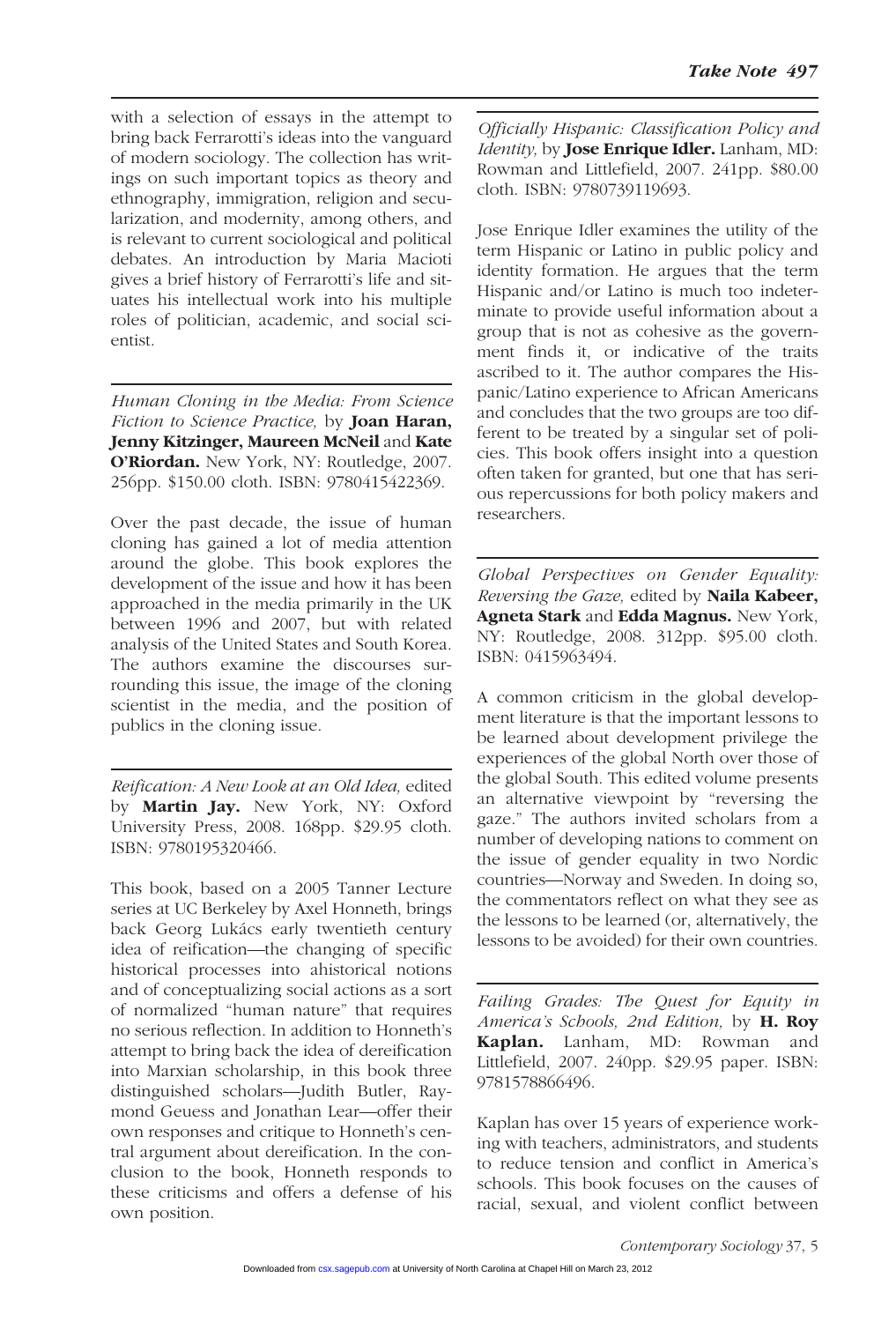students and offers solutions for what can be done to resolve these issues in school. Using actual experiences from conference and workshop attendees, Kaplan provides illustrative insights into the everyday experiences that students confront on a daily basis. Kaplan contends that teaching students to be respectful and responsible human beings is just as important as math and reading in preparing students to live successful lives.

*Selective Remembrances: Archaeology in the Construction, Commemoration, and Consecration of National Pasts,* edited by **Philip L. Kohl, Mara Kozelsky,** and **Nachman Ben-Yehuda.** Chicago, IL: The University of Chicago Press, 2008. 384pp. \$26.00 paper. ISBN: 9780226450599.

In this edited volume, the authors look at the question of how newly established or recreated nation-states validate their political existence and manufacture a shared collective history for the inhabitants of these states. The authors argue that the creation of a shared history is often done through the field of archeology, which can engender feelings of nationalism and "create" a specific national past. The essays in this book specifically look at the cases of Russia, Iraq, Israel/Palestine, and India among others to make the case that archaeology has played an important role in the construction of national identity in newly formed nation-states.

*The Politics of Asian Americans: Diversity and Community,* by **Pei-te Lien, M. Margaret Conway** and **Janelle Wong.** New York, NY: Routledge, 2004. 266pp. \$35.95 paper. ISBN: 0415934648.

Lien, Conway, and Wong provide a framework for the political participation of Asian Americans in the United States. Their findings in the first national multi-lingual and multi-ethnic survey of Asian Americans debunk many of the preconceptions the mainstream holds about Asian Americans. Not only does this book contribute to our understanding of Asian Americans, it is also a significant contribution to the fields of minority politics and American politics because of its detailed look at identity formation, partisanship, and political participation.

*Digitizing Race: Visual Cultures of the Internet,* by **Lisa Nakamura.** Minneapolis, MN: University of Minnesota Press, 2008. 296pp. \$19.50 paper. ISBN: 9780816646135.

The author uses a visual culture approach to examine how Internet users continue to reify gendered and racialized identities through digital images and create communities online. Analyzing AOL Instant Messenger buddy icons, pregnant women's use of avatars on Internet bulletin boards, and joke sites, this study examines how Internet users rearticulate and contest racialized and gendered identities and the aesthetic norms usually associated with technology. It also discusses how the media portrays the Internet and technology interfaces in films like *Minority Report, Gattaca,* and *The Matrix* as a means of surveillance and how they racialize bodies as black and white, with Asian Americans as a liminal space between the two. These issues address the relationship between the production and consumption of technology, specifically who is a subject or object of Internet usage, and how this perpetuates or challenges existing social inequalities.

*Human Genes and Neoliberal Governance: A Foucauldian Critique,* by **Antoinette Rouvroy.** New York, NY: Routledge, 2008. 320pp. \$140.00 cloth. ISBN: 9780415444330.

Rouvroy argues that there is a parallel between the ascendancy of neoliberal ideology and the recent rise of genetic explanations about human action that emphasize individual factors as opposed to social, economic, and political factors. She argues that the increase of genetic arguments that focus on individualism has had an effect on support for welfare states, and on health and life insurance. Rouvroy claims that modern genetics and neoliberal ideology are both responsible for the rise of individualistic ideology that "proves" that social and economic inequalities are "natural" and that attempts to alleviate these inequalities are beyond the capacity of the state.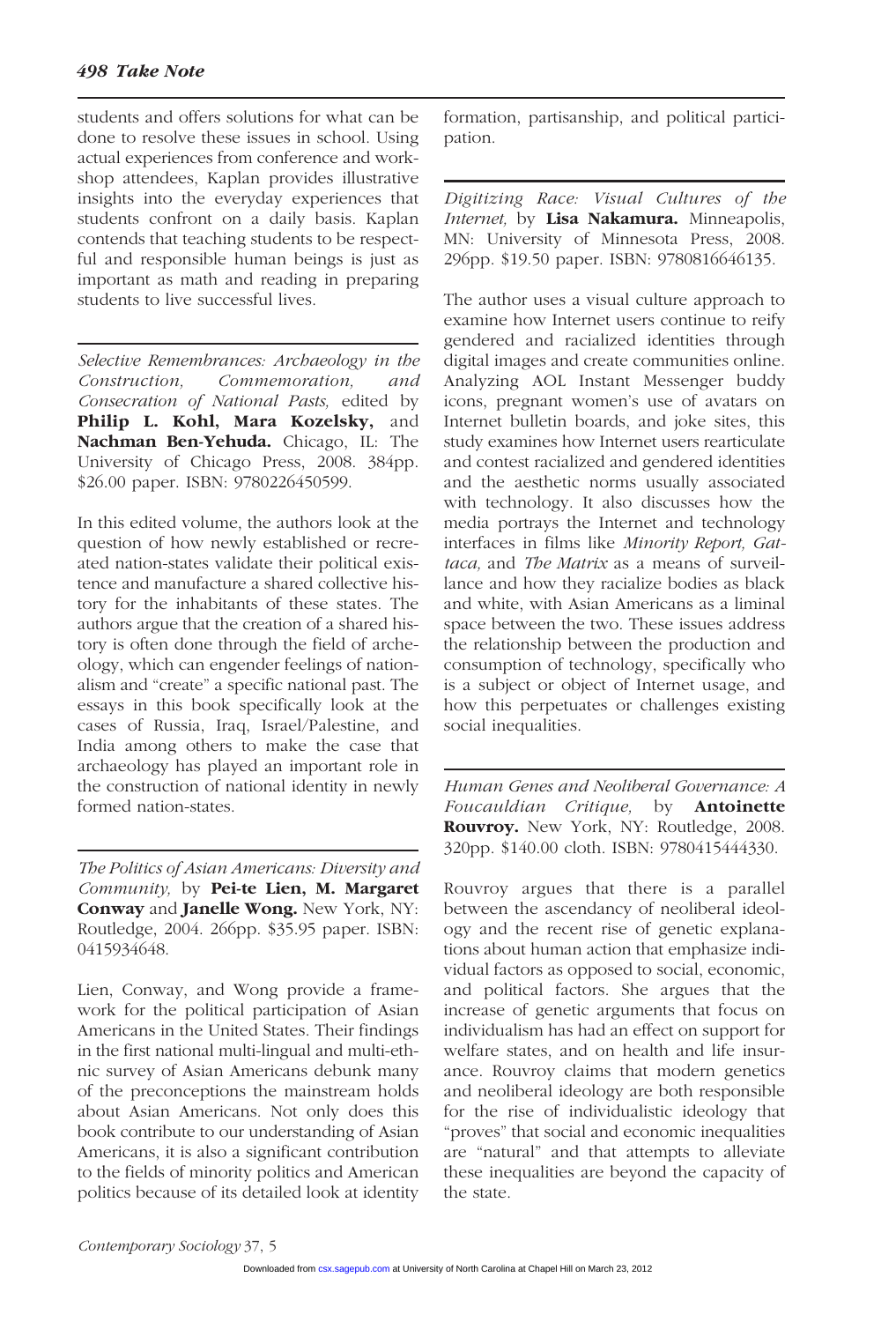*The Future of Reputation: Gossip, Rumor, and Privacy on the Internet,* by **Daniel J. Solove.** New Haven, CT: Yale University Press, 2007. 256pp. \$24.00 cloth. ISBN: 9780300124989.

The Internet is a powerful and useful tool, which has revolutionized our ability to get information quickly and efficiently. However, according to Daniel J. Solove, this easy ability to get, and provide, information also has a dark side. Solove points out that each one of us has a permanent digital record that is available for millions of people to view, and that these records may contain inaccuracies or outright false statements. Solove argues that this unrestricted flow of information may dampen our ability to lead free and unhindered lives, and that we might need to collectively consider the balance between privacy and free speech in the new digital world.

*Last Words and the Death Penalty: Voices of the Condemned and their Co-Victims,* by **Scott Vollum.** New York, NY: LFB Scholarly Publishing, 2008. 304pp. \$75.00 cloth. ISBN: 9781593322649.

The death penalty remains an important and hotly contested issue in the United States. Activists, policy makers, and the media all have an important voice in the debate. This book adds two important voices that are not currently heard—convicted death-row inmates and the victim's survivors. This study uses inmates' final statements and survivors' statements to the press across 321 executions in Texas between 1982 and 2004. This allows the author to construct "pseudo-dialogues" between these two marginalized groups in the death penalty debate in order to understand the attitudes and emotions surrounding the execution event.

*Inside the Digital Revolution: Policing and Changing Communication with the Public,* by **Bridgette Wessels.** Burlington, VT: Ashgate Publishing, 2007. 210pp. \$99.95 cloth. ISBN: 9780754670872.

This book addresses the relationship between technology and social service provision. Specifically, this book examines technological

innovation within the London Metropolitan Police Service through ethnographic research methods. Wessels also provides policy recommendations in these four forms: cultural dimensions of innovation, key actors in the innovation process, transformational space in the innovation process, and the needs of the users.

*Language and Governance,* edited by **Colin H. Williams.** Cardiff, UK: University of Wales Press, 2007. 534pp. \$35.00 paper. ISBN: 9780708321126.

This book addresses language policies in Europe and Canada. The volume brings together scholars and political advisors into this issue. Language policies are highlighted to reveal the underlying tension between bilingualism and pluralism. Scholars interested in political sociology, immigration, and political pluralism should take note of this volume.

*Schools and the Equal Opportunity Problem,* edited by **Ludger Woessmann** and **Paul E. Peterson.** Cambridge, MA: The MIT Press, 2007. 327pp. \$35.00 cloth. ISBN: 2007. 327pp. \$35.00 cloth. ISBN: 9780262232579.

The contributors of this edited volume take on current education research and argue that large differential spending on poor and disadvantaged students—contrary to many current policies—may still not bring about equality in educational results. The authors use economic tools to look at the outcomes of particular efforts to solve the problem of equal opportunity in education in a number of Western countries—the United States, Britain, Germany, Sweden, and Italy. The evidence provided raise doubts about the efficacy of current school policies in changing the opportunity structure and looks at issues such as tracking, the distribution of outcomes, the public/private school debate, and the link between education and the income of parents.